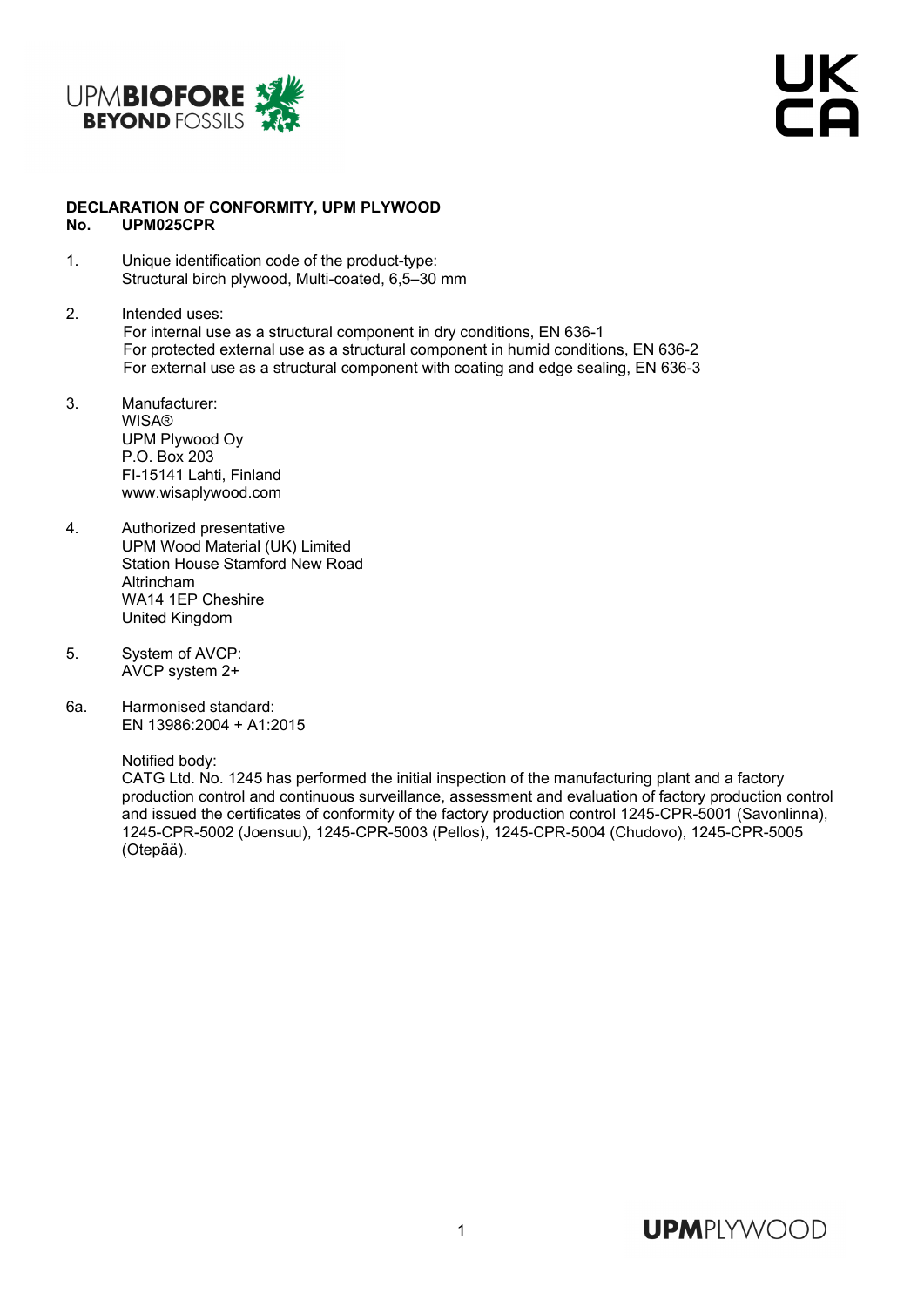

## 7. Declared performance:

| <b>Essential characteristics</b>   | Performance                          |   | <b>Harmonised standard</b> |  |  |  |
|------------------------------------|--------------------------------------|---|----------------------------|--|--|--|
| Reaction to fire                   | End use condition:<br>any            | F |                            |  |  |  |
| Point load strength and stiffness  | <b>NPD</b>                           |   |                            |  |  |  |
| Racking resistance                 | Calculation according to EN 1995-1-1 |   |                            |  |  |  |
| Impact resistance                  | <b>NPD</b>                           |   |                            |  |  |  |
| Water vapour permeability µ        | <b>NPD</b>                           |   |                            |  |  |  |
|                                    | Mean density 680 kg/m <sup>3</sup>   |   |                            |  |  |  |
| Release of formaldehyde            | E <sub>1</sub>                       |   |                            |  |  |  |
| Content of pentachlorophenol (PCP) | $\leq 5$ ppm                         |   | EN 13986:2004+A1:2015      |  |  |  |
| Airborne sound insulation          | <b>NPD</b>                           |   |                            |  |  |  |
| Sound absorption $\alpha$          | 0,10/0,30                            |   |                            |  |  |  |
| Thermal conductivity $\lambda$     | 0.17 W/mK                            |   |                            |  |  |  |
| Embedment strength                 | Calculation according to EN 1995-1-1 |   |                            |  |  |  |
| Air permeability                   | <b>NPD</b>                           |   |                            |  |  |  |
| Bonding quality (acc. to EN 314-2) | Class 3                              |   |                            |  |  |  |
| <b>Biological durability</b>       | Use class 3                          |   |                            |  |  |  |